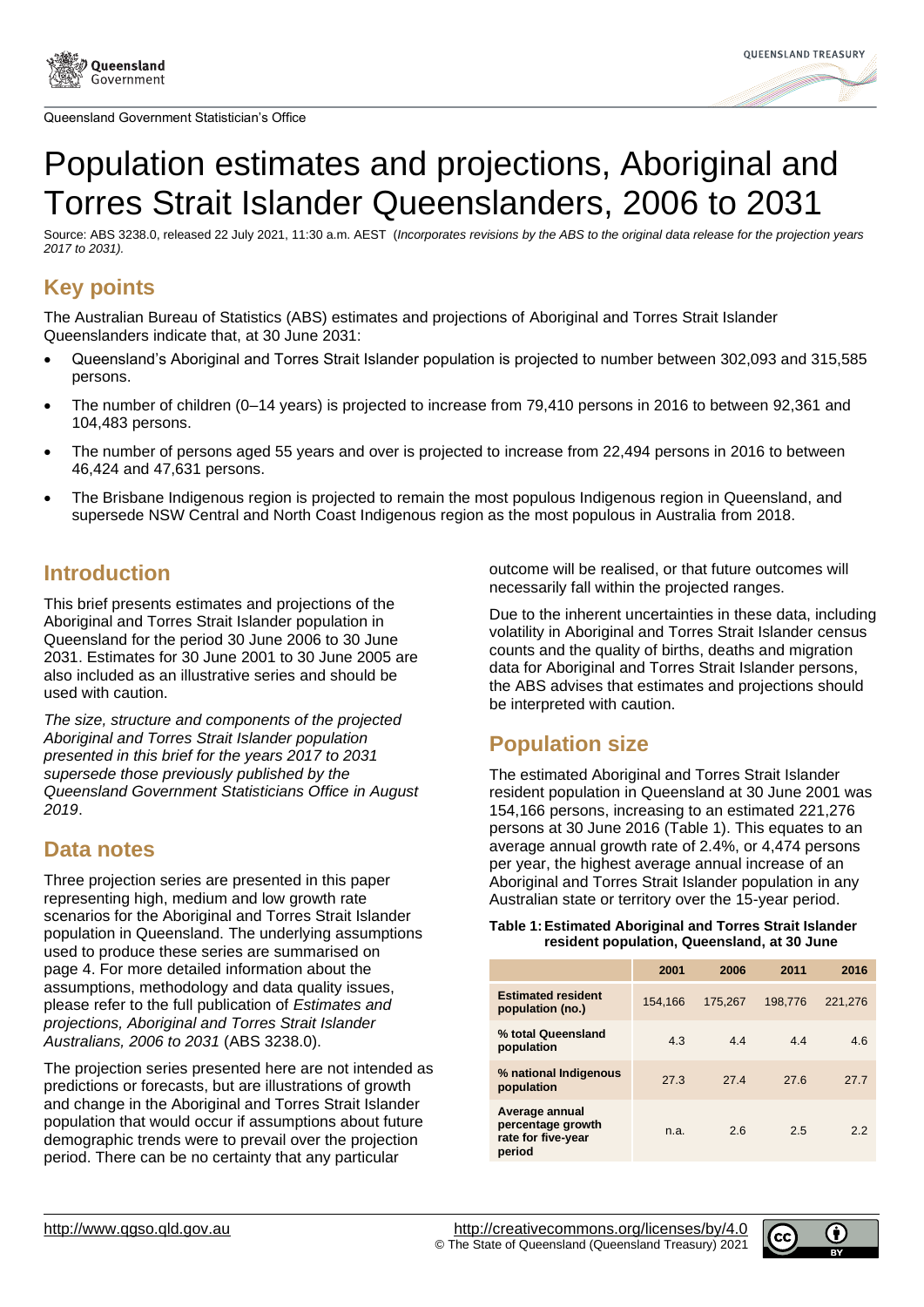There was minimal change to the proportion of Queenslanders identifying as Aboriginal and/or Torres Strait Islander over the reference period, accounting for 4.4% and 4.6% at 30 June 2011 and 2016 respectively.

Looking ahead to 2031, Queensland's Aboriginal and Torres Strait Islander population is projected to increase with an average annual growth rate of between 2.1% and 2.4% over the 15–year projection period — the third-fastest growth rate behind the ACT and Victoria. At 30 June 2031, the Aboriginal and Torres Strait Islander population in Queensland is projected to number between 302,093 and 315,585 persons [\(Table 2](#page-1-0) and [Figure 1\)](#page-1-1).

### <span id="page-1-0"></span>**Table 2: Projected Aboriginal and Torres Strait Islander resident population, Queensland, at 30 June**

|                                            | 2016    | 2021            | 2026    | 2031    |
|--------------------------------------------|---------|-----------------|---------|---------|
| <b>Projected</b><br>resident<br>population |         | $-$ persons $-$ |         |         |
| Series A (high)                            |         | 247,856         | 279,313 | 315,585 |
| Series B (medium)                          | 221,276 | 247,178         | 276,099 | 307,547 |
| Series C (low)                             |         | 246,685         | 273,867 | 302,093 |
| Average annual<br>five-year growth<br>rate |         | $-\%$ —         |         |         |
| Series A                                   |         | 2.3             | 2.4     | 2.5     |
| Series B                                   |         | 2.2             | 2.2     | 2.2     |
| Series C                                   |         | 2.2             | 2.1     | 2.0     |

<span id="page-1-1"></span>



Queensland's share of the national Aboriginal and Torres Strait Islander population is projected to increase to 28.9% at 30 June 2031 [\(Figure 2\)](#page-1-2). In 2031 across the main projection series (Series B), Queensland is projected to retain its position as the state or territory with the second-largest Aboriginal and Torres Strait Islander population (307,547 persons) behind New South Wales (353,667 persons or 33.2% share).

<span id="page-1-2"></span>



By 30 June 2031, the proportion of the Queensland population identifying as Aboriginal and/or Torres Strait Islander is projected to be between 4.6% and 5.4% of the state's population.

## **Population structure**

### **Median age**

The Aboriginal and Torres Strait Islander population has a relatively young age structure. In 2016, the median age of the Aboriginal and Torres Strait Islander population in Queensland was estimated to be 21.9 years, compared with 37.0 years for the total Queensland population. By 30 June 2031, the median age of Aboriginal and Torres Strait Islander Queenslanders is projected to increase to between 24.6 and 25.6 years [\(Table 3\)](#page-1-3).

The median age for female Aboriginal and Torres Strait Islander Queenslanders is projected to be between 25.4 and 26.4 years by 2031, compared with between 23.9 and 24.9 years for males.

### <span id="page-1-3"></span>**Table 3: Median age (years) of projected Aboriginal and Torres Strait Islander population, Queensland, at 30 June**

|                 | $2016^{(a)}$ | 2021            | 2026 | 2031 |
|-----------------|--------------|-----------------|------|------|
|                 |              | $-$ males $-$   |      |      |
| <b>Series A</b> |              | 22.4            | 23.3 | 23.9 |
| Series B        | 21.3         | 22.4            | 23.6 | 24.6 |
| <b>Series C</b> |              | 22.5            | 23.7 | 24.9 |
|                 |              | $-$ females $-$ |      |      |
| <b>Series A</b> |              | 23.8            | 24.8 | 25.4 |
| <b>Series B</b> | 22.6         | 23.8            | 25.0 | 26.0 |
| <b>Series C</b> |              | 23.9            | 25.2 | 26.4 |
|                 |              | $-$ persons $-$ |      |      |
| <b>Series A</b> |              | 23.1            | 24.0 | 24.6 |
| <b>Series B</b> | 21.9         | 23.1            | 24.3 | 25.3 |
| <b>Series C</b> |              | 23.2            | 24.4 | 25.6 |

(a) Median age of base population.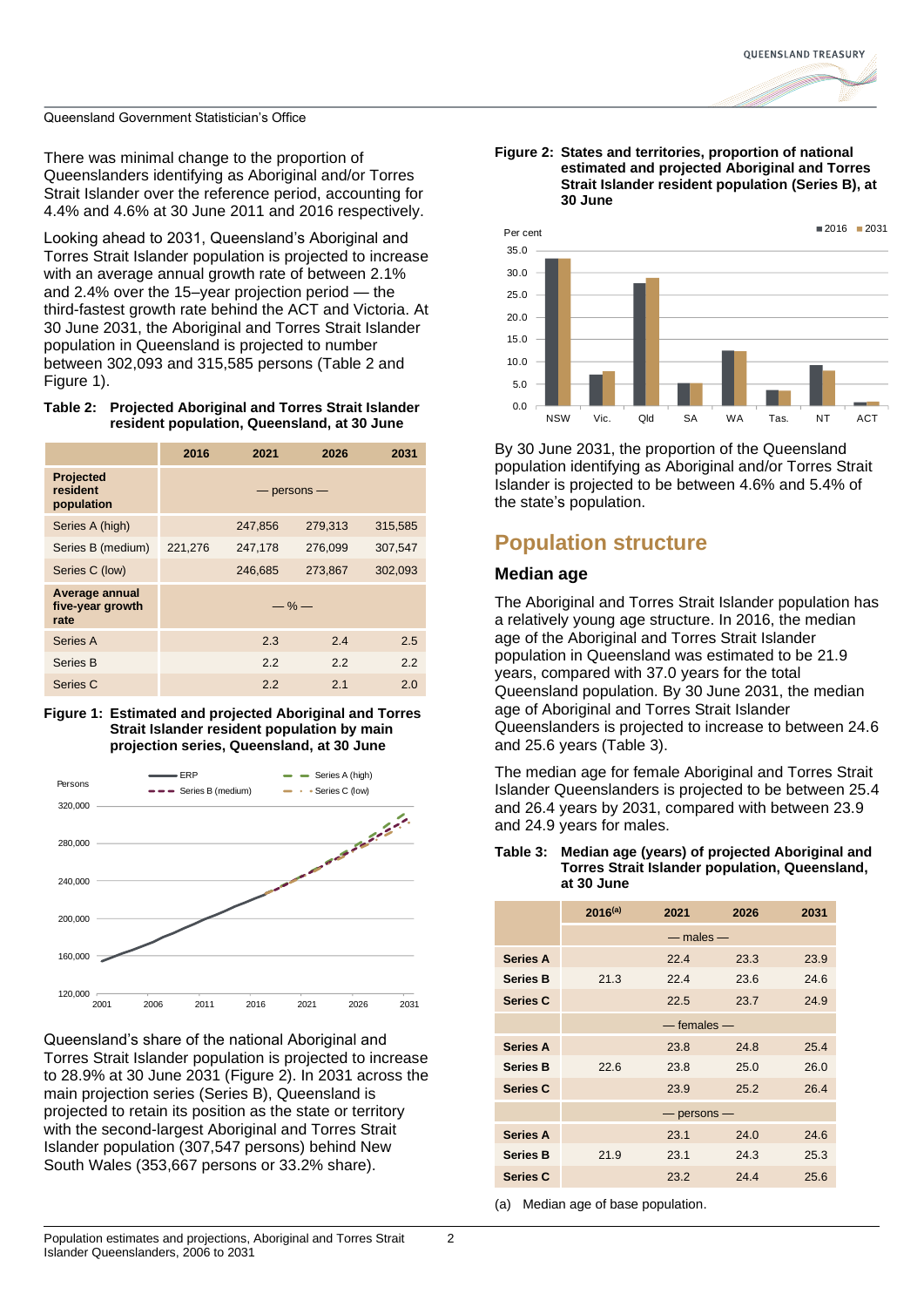

### **Age and sex structure**

The number of Aboriginal and Torres Strait Islander people in Queensland is projected to increase across all age groups between 2016 and 2031. The number of Aboriginal and Torres Strait Islander children aged 0–14 years is projected to increase from 79,410 persons in 2016 to between 92,361 and 104,483 in 2031 [\(Table 4\)](#page-2-0), equating to an average annual growth of 1.0% to 1.8% over the projection period. The number of young people (15–24 years) is projected to increase from 43,521 in 2016 to between 55,343 and 55,368 in 2031, at an average annual growth rate of 1.6% for each projection series.

As a proportion of the total Aboriginal and Torres Strait Islander population, children (0–14 years) are projected to decrease from 35.9% in 2016 to between 30.6% and 33.1% in 2031, continuing the downward trend observed over the 15 years to 2016. In contrast, the proportion of older persons (65 years and over) is projected to increase over the projection period, from 4.0% in 2016 to 7.9% for all three series in 2031.

Aboriginal and Torres Strait Islander persons aged 55 years and over are projected to double in number over the projection period, from 22,494 persons in 2016 to between 46,424 and 47,631 persons in 2031. This equates to an average annual growth of between 4.9% and 5.1%. The estimated share of the total Aboriginal and Torres Strait Islander population of persons aged 55 years and over is projected to increase from 10.2% in 2016 to between 15.1% and 15.4% in 2031.

### <span id="page-2-0"></span>**Table 4:Estimated and projected Aboriginal and Torres Strait Islander resident population, Queensland, at 30 June**

|              |         |         | <b>Series</b><br>A | <b>Series</b><br>в | <b>Series</b><br>С |
|--------------|---------|---------|--------------------|--------------------|--------------------|
| Age group    | 2001    | 2016    |                    | 2031               |                    |
| (years)      |         |         | $persons -$        |                    |                    |
| $0 - 14$     | 62,621  | 79,410  | 104,483            | 96,965             | 92,361             |
| $15 - 24$    | 25,918  | 43,521  | 55,343             | 55,361             | 55,368             |
| $25 - 34$    | 25,369  | 30,164  | 47,284             | 47,308             | 47,276             |
| $35 - 44$    | 19,922  | 24,185  | 35,966             | 35,947             | 35,904             |
| $45 - 54$    | 12,120  | 21,502  | 24,878             | 24,849             | 24,760             |
| $55 - 64$    | 5,167   | 13,752  | 22,806             | 22,716             | 22,571             |
| $65 - 74$    | 2,243   | 6,371   | 16,279             | 16,129             | 15,907             |
| 75 and over  | 806     | 2,371   | 8,546              | 8,272              | 7,946              |
| <b>Total</b> | 154,166 | 221,276 | 315,585            | 307,547            | 302,093            |

[Figure 3](#page-2-1) shows the estimated and projected proportional change (series B) in the age structure of Queensland's Aboriginal and Torres Strait Islander population over the 30-year period between 30 June 2001 and 30 June 2031 for males and females.

The sex ratio (the number of males per 100 females) of the Queensland Aboriginal and Torres Strait Islander population in 2031 (between 98.2 and 98.6) is projected to be similar to the estimated sex ratio in 2016 (98.8).

### <span id="page-2-1"></span>**Figure 3: Estimated and projected (series B) Aboriginal and Torres Strait Islander resident population, Queensland, at 30 June**



# **Components of population change**

The number of births of Aboriginal and Torres Strait Islander babies in Queensland is projected to increase from between 5,430 and 5,453 births in 2017 to between 6,574 and 8,303 in 2031. Projected births includes babies with either an Aboriginal and Torres Strait Islander mother, father or both, by incorporating assumptions for both fertility and paternity rates in each projection series [\(Table 10\)](#page-4-0).

In series C, which assumes constant life expectancy at birth, the number of deaths of Aboriginal and Torres Strait Islander persons is projected to increase from 805 deaths in 2017 to 1,188 in 2031. In comparison, in series A and B, which incorporate increasing life expectancy at birth assumptions, the number of deaths is projected to increase to 981 and 1,067 deaths respectively in 2031.

As the number of births is considerably larger than the number of deaths in each projection series, natural increase remains consistently high across the main projection series, reaching between 5,386 and 7,322 persons in 2031 [\(Figure 4\)](#page-3-0). [Table 5](#page-3-1) summarises the projected components of population change and total growth in the Aboriginal and Torres Strait Islander resident population for series B by five-year periods.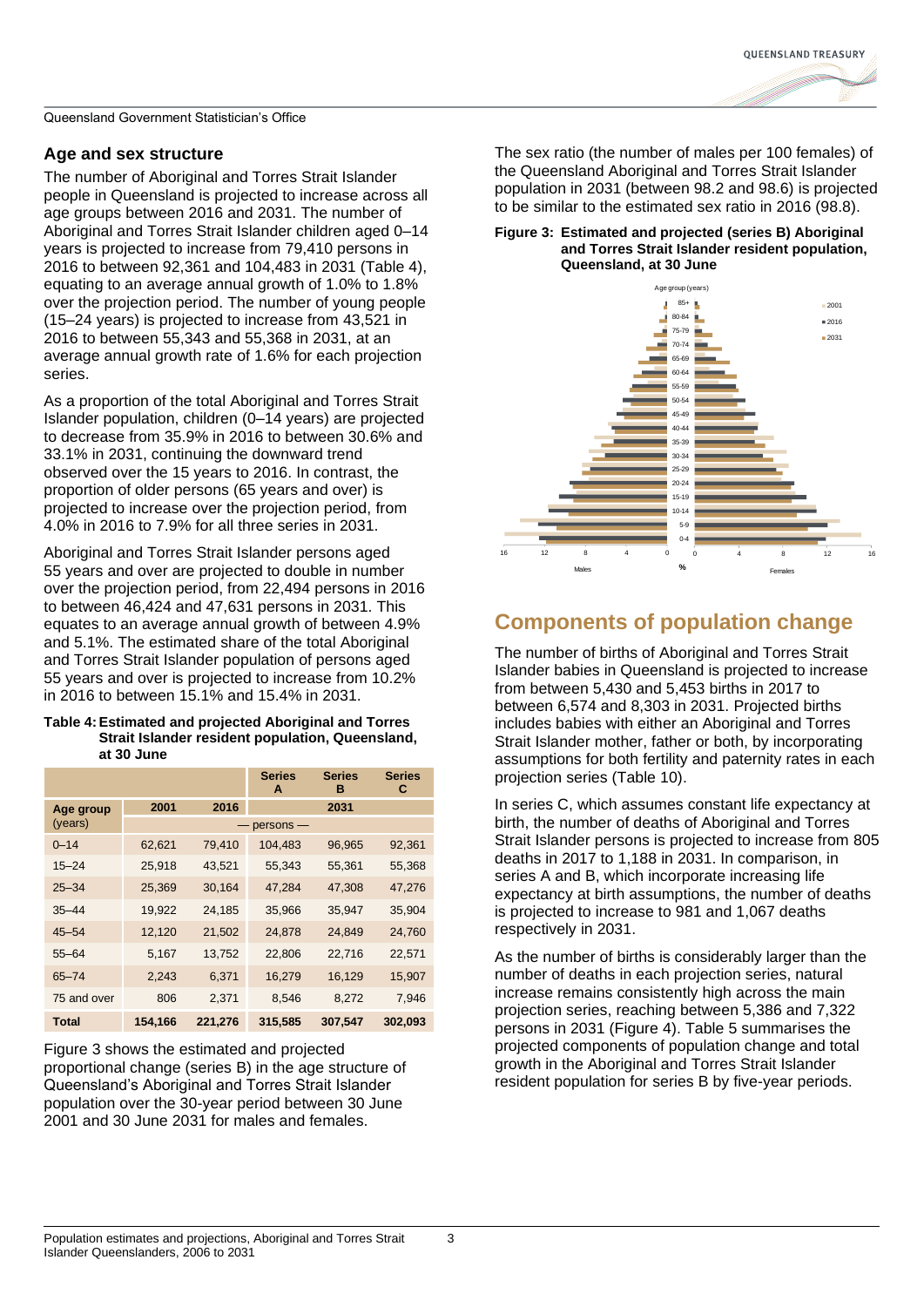### <span id="page-3-0"></span>**Figure 4: Projected natural increase of Aboriginal and Torres Strait Islander population, Queensland, at 30 June**



<span id="page-3-1"></span>

| Series B (medium)                  | 2016-2021 | 2021-2026 | 2026-2031 |
|------------------------------------|-----------|-----------|-----------|
| <b>Start population</b>            | 221,276   | 247,178   | 276,099   |
| <b>Births</b>                      | 28,514    | 31,942    | 35,056    |
| less - Deaths                      | 4.067     | 4.476     | 5,063     |
| equals - Natural increase          | 24.447    | 27.466    | 29.993    |
| plus - Net interstate<br>migration | 1.455     | 1.455     | 1.455     |
| equals - Total growth              | 25,902    | 28,921    | 31,448    |
| <b>End population</b>              | 247,178   | 276,099   | 307,547   |

# **Indigenous regions**

With an average annual growth rate of 2.8%, the Brisbane Indigenous Region (IREG) is projected in all series to become the largest Indigenous region in Australia over the period to 2031. The Aboriginal and Torres Strait Islander population in the Brisbane IREG is projected to increase by 51.4% (43,392 persons) [\(Table 6\)](#page-3-2). Among Indigenous regions in the rest of Australia, the NSW Central and North Coast IREG and Sydney–Wollongong IREG have the largest projected growth, with projected increases of 34,827 and 23,960 persons respectively over the 15-year period.

In Queensland, Townsville–Mackay IREG was also projected to have a very high average annual rate of growth (2.5%), leading to a projected population increase over the 15-year period of 13,794 persons or 43.8%. Mount Isa IREG was projected to have the smallest average annual rate of growth in Queensland (0.2%) over the 15-year period (an increase of 3.6% or 325 persons) to 2031.

### <span id="page-3-2"></span>**Table 6: Indigenous regions, projected increase and rate of growth (series B), 2016 to 2031, at 30 June**

| Indigenous region    | 2016            | 2031      | <b>Projected growth</b><br>2016 to 2031 |      |
|----------------------|-----------------|-----------|-----------------------------------------|------|
|                      | $-$ persons $-$ |           | no.                                     | $\%$ |
| <b>Brisbane</b>      | 84,454          | 127,846   | 43,392                                  | 51.4 |
| Cairns-Atherton      | 30,050          | 39,466    | 9.416                                   | 31.3 |
| <b>Cape York</b>     | 10,579          | 13,613    | 3.034                                   | 28.7 |
| Mount Isa            | 9,003           | 9.328     | 325                                     | 3.6  |
| Rockhampton          | 26,941          | 35.870    | 8,929                                   | 33.1 |
| Toowoomba-Roma       | 21,350          | 27,886    | 6,536                                   | 30.6 |
| <b>Torres Strait</b> | 7,403           | 8,248     | 845                                     | 11.4 |
| Townsville-Mackay    | 31,496          | 45,290    | 13,794                                  | 43.8 |
| Queensland           | 221,276         | 307,547   | 86,271                                  | 39.0 |
| <b>Australia</b>     | 798,365         | 1,065,236 | 266,871                                 | 33.4 |

### **Assumptions and cautions**

### **Estimates 2001 to 2005**

The ABS recast estimates for the period 2001 to 2005 as part of the July 2019 release of the 3238.0 [publication.](https://www.abs.gov.au/ausstats/abs@.nsf/mf/3238.0)

These estimates should be used with caution, with uncertainty in the reliability of these estimates increasing as the time from the base year (2016 ERP) increases.

Further information on the quality of estimates for 2001 to 2005 is detailed in the *Backcast estimates for the period 2001 to 2005* section of the [publication.](https://www.abs.gov.au/AUSSTATS/abs@.nsf/Latestproducts/3238.0Main%20Features922006%20to%202031?opendocument&tabname=Summary&prodno=3238.0&issue=2006%20to%202031&num=&view=)

### **Base population**

The base population used to produce the estimates and projections is the Aboriginal and Torres Strait Islander estimated resident population (ERP) at 30 June 2016. This ERP was derived from the 2016 Census of Population and Housing counts of Aboriginal and Torres Strait Islander Australians, adjusted for net undercount and demographic components of change.

### **Estimates**

The underlying migration assumptions used to produce estimates of the Aboriginal and Torres Strait Islander population for the period 30 June 2006 to 30 June 2016 were as follows:

- Net overseas migration for the Aboriginal and Torres Strait Islander population was set at zero.
- Net interstate migration for each intercensal period was based on the levels observed in each respective intercensal period.

[Table 7](#page-4-1) summarises the underlying assumptions about past levels of mortality that were applied to the base population to obtain a 'reverse-survived' population for the reference period. Over the 10-year period, it is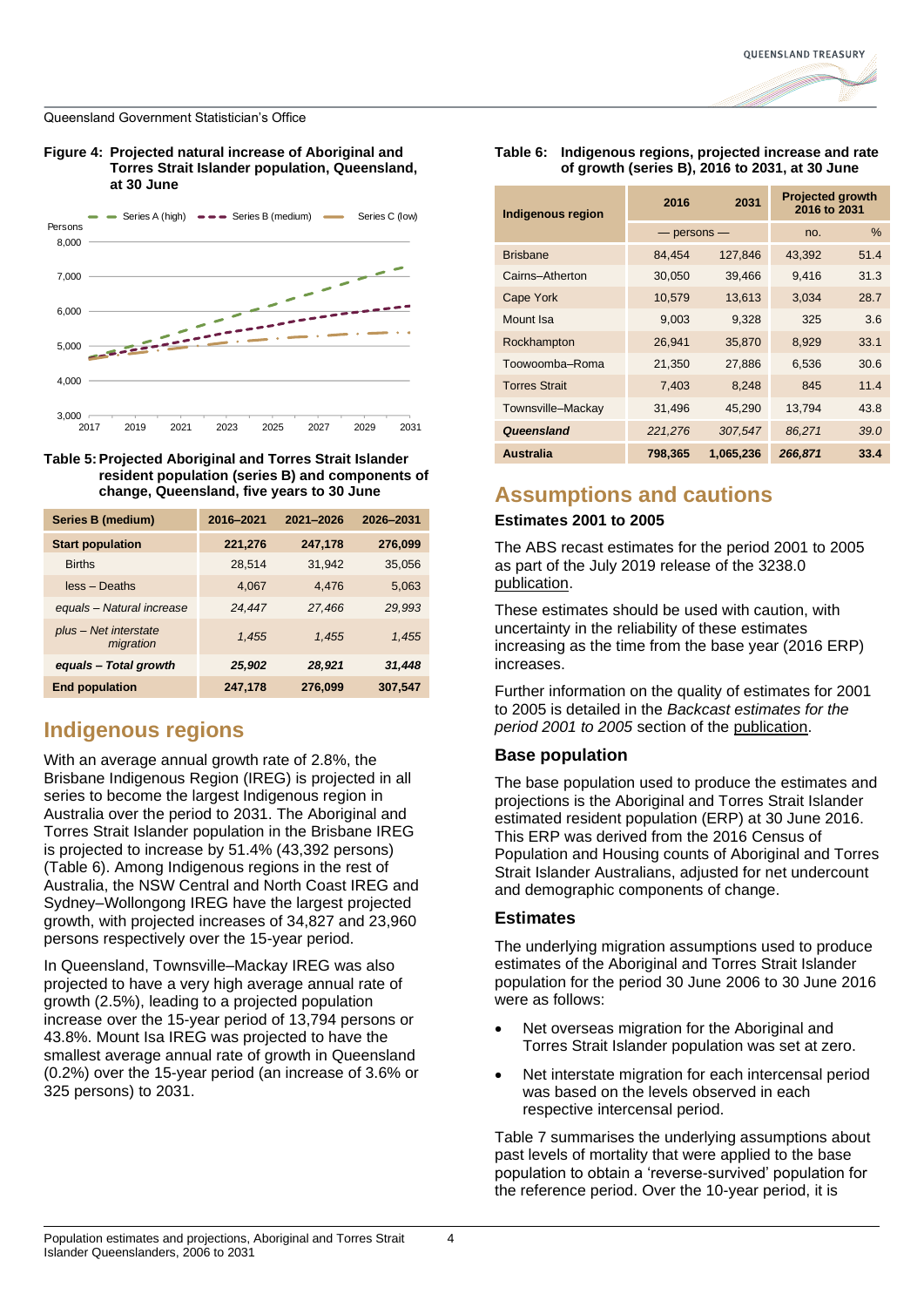estimated there was an overall increase in life expectancy at birth of 3.50 years for males and 2.25 years for females.

### <span id="page-4-1"></span>**Table 7: Aboriginal and Torres Strait Islander life expectancy at birth assumptions, Queensland<sup>1</sup>**

|                | 2006       | 2006-2011                | 2011-2016                | 2015-17<br>(base) |
|----------------|------------|--------------------------|--------------------------|-------------------|
| <b>Females</b> | 74.2 years | $0.20$ years<br>per year | $0.25$ years<br>per year | 76.4<br>years     |
| <b>Males</b>   | 68.5 years | $0.30$ years<br>per year | $0.40$ years<br>per year | 72.0<br>years     |

### **Projections**

*These assumptions were formulated based on past demographic trends and do not attempt to allow for possible future changes in non-demographic factors (such as major government policy decisions, economic factors or significant health treatment improvements) which may affect future demographic behaviour or outcomes.* 

Nine projection series of the Aboriginal and Torres Strait Islander population were produced for the period 30 June 2017 to 30 June 2031 by applying varying demographic assumptions to the base population. The projections presented in this brief, series A, B and C, represent the main projection series and are used to respectively imply high, medium and low growth rate scenarios for the Aboriginal and Torres Strait Islander population in Queensland. The underlying assumptions used to produce the main projection series are summarised in Tables 8 and 9, and apply for the duration of the projection period.

These projections represent three of a range of possible outcomes for the future Aboriginal and Torres Strait Islander population in Queensland. Using a range of possible outcomes, rather than a single projection series, gives a more realistic view of the possible future size, distribution, and age structure of the Aboriginal and Torres Strait Islander population.

### **Table 8: Aboriginal and Torres Strait Islander fertility and paternity projection assumptions, Queensland<sup>2</sup>**

|                 | <b>Fertility rates</b><br>(babies per woman) | <b>Paternity rates</b><br>(babies per man) |
|-----------------|----------------------------------------------|--------------------------------------------|
| <b>Series A</b> | Constant at 2.25                             | 1 2.0% annually                            |
| <b>Series B</b> | $\downarrow$ 1.0% annually                   | 1.0% annually                              |
| <b>Series C</b> | $\downarrow$ 1.5% annually                   | Constant at 0.98                           |

#### **Table 9: Aboriginal and Torres Strait Islander life expectancy at birth projection assumptions, Queensland[1](#page-4-2)**

<span id="page-4-2"></span>

|                 | <b>Females</b>       | <b>Males</b>         |
|-----------------|----------------------|----------------------|
| <b>Series A</b> | 10.35 years per year | 10.45 years per year |
| <b>Series B</b> | 10.25 years per year | 10.40 years per year |
| <b>Series C</b> | 10.20 years per year | 10.20 years per year |

Assumptions for the remaining demographic factors were held constant:

- sex ratio of 105.6 male births per 100 female births
- interstate migration at levels observed in the 2016 Census (assumed positive net interstate migration of 291 persons each year for Queensland)
- zero net overseas migration
- zero unexplained growth in the Aboriginal and Torres Strait Islander population (e.g. increased propensity to identify as being of Aboriginal and Torres Strait Islander origin was not explicitly modelled)[.](#page-4-3)

[Table](#page-4-3) 10 presents a summary of the projected number of Aboriginal and Torres Strait Islander Queenslanders at 30 June 2031 for the main projection series and the accompanying assumptions for the year ended 30 June 2031.

Over the 15-year projection period, life expectancy at birth of Aboriginal and Torres Strait Islander Queenslanders is projected to increase by between 3.0 years (series C) and 6.8 years (series A) for males and between 3.0 years (series C) and 5.3 years (series A) for females.

#### <span id="page-4-3"></span><span id="page-4-0"></span>**Table 10: Aboriginal and Torres Strait Islander population, Queensland, at 30 June 2031**

|                                            | <b>Series A</b> | <b>Series B</b>  | <b>Series C</b> |
|--------------------------------------------|-----------------|------------------|-----------------|
| <b>Assumptions</b>                         |                 |                  |                 |
| Total fertility rate<br>(babies per woman) | 2.26            | 1.95             | 1.82            |
| Total paternity rate<br>(babies per man)   | 1.30            | 1.12             | 0.97            |
| Male life expectancy at birth<br>(years)   | 78.8            | 78.0             | 75.0            |
| Female life expectancy at<br>birth (years) | 81.7            | 80.2             | 79.4            |
| <b>Projected resident population</b>       |                 |                  |                 |
|                                            |                 | $persons -$<br>— |                 |
| <b>Males</b>                               | 156,660         | 152,701          | 149.679         |
| <b>Females</b>                             | 158,925         | 154,846          | 152,414         |
| Persons                                    | 315,585         | 307,547          | 302,093         |

<sup>1</sup> Mortality differentials between Queensland and Australia have been calculated and applied to the assumed Australian life expectancies at birth for the base population.

 $2$  The same rate of decline in fertility rate and rate of increase in paternity rate is assumed for each state and territory. Constant rates are as at 30 June 2017.